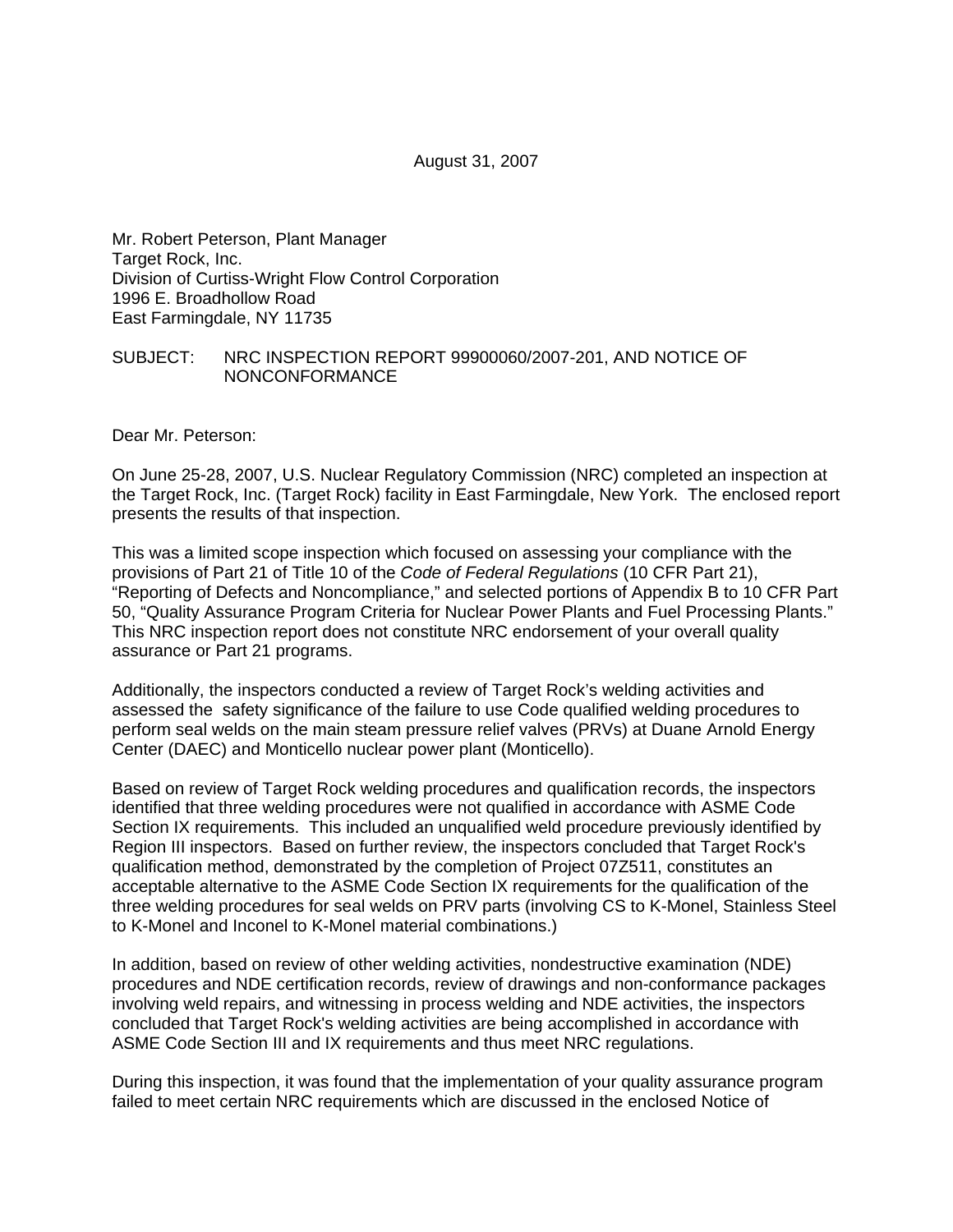#### Mr. R. Peterson  $-2 -$

Nonconformance (NON), and NRC Inspection Report. Specifically, a review of Target Rock's implementation of the audit process identified that a Target Rock commercial-grade survey failed to ensure that a supplier had verified critical characteristics of an item, as required by Appendix B to 10 CFR Part 50. The nonconformance is cited in the enclosed NON, and the circumstances surrounding it are described in the enclosed report.

The NRC has concluded that information regarding the reason for the nonconformance, the corrective actions taken and planned to correct the nonconformance and prevent recurrence and the date when full compliance will be achieved is already adequately addressed in subsequent correspondence. Therefore, you are not required to respond to this letter unless the description herein does not accurately reflect your corrective actions or your position. In that case, or if you choose to provide additional information, you should follow the instructions specified in the enclosed Notice.

In accordance with 10 CFR 2.390 of the NRC's "Public inspections, exemptions, requests for withholding," of 10 CFR Part 2, "Rules of Practice for Domestic Licensing Proceedings and Issuance of Orders," a copy of this letter, its enclosures and any associated correspondence will be placed in the NRC's Public Document Room (PDR) or from the NRC's document system (ADAMS), accessible from the NRC Web site at http://www.nrc.gov/reading-rm/adams.html. To the extent possible, your response should not include any personal privacy, proprietary, or safeguards information so that it can be made available to the Public without redaction.

Sincerely,

#### **/RA/**

Patrick L. Hiland, Director Division of Engineering Office of Nuclear Reactor Regulation

Docket No.: 99900060

Enclosure: 1. Notice of Nonconformance 2. Inspection Report No. 99900060/2007-201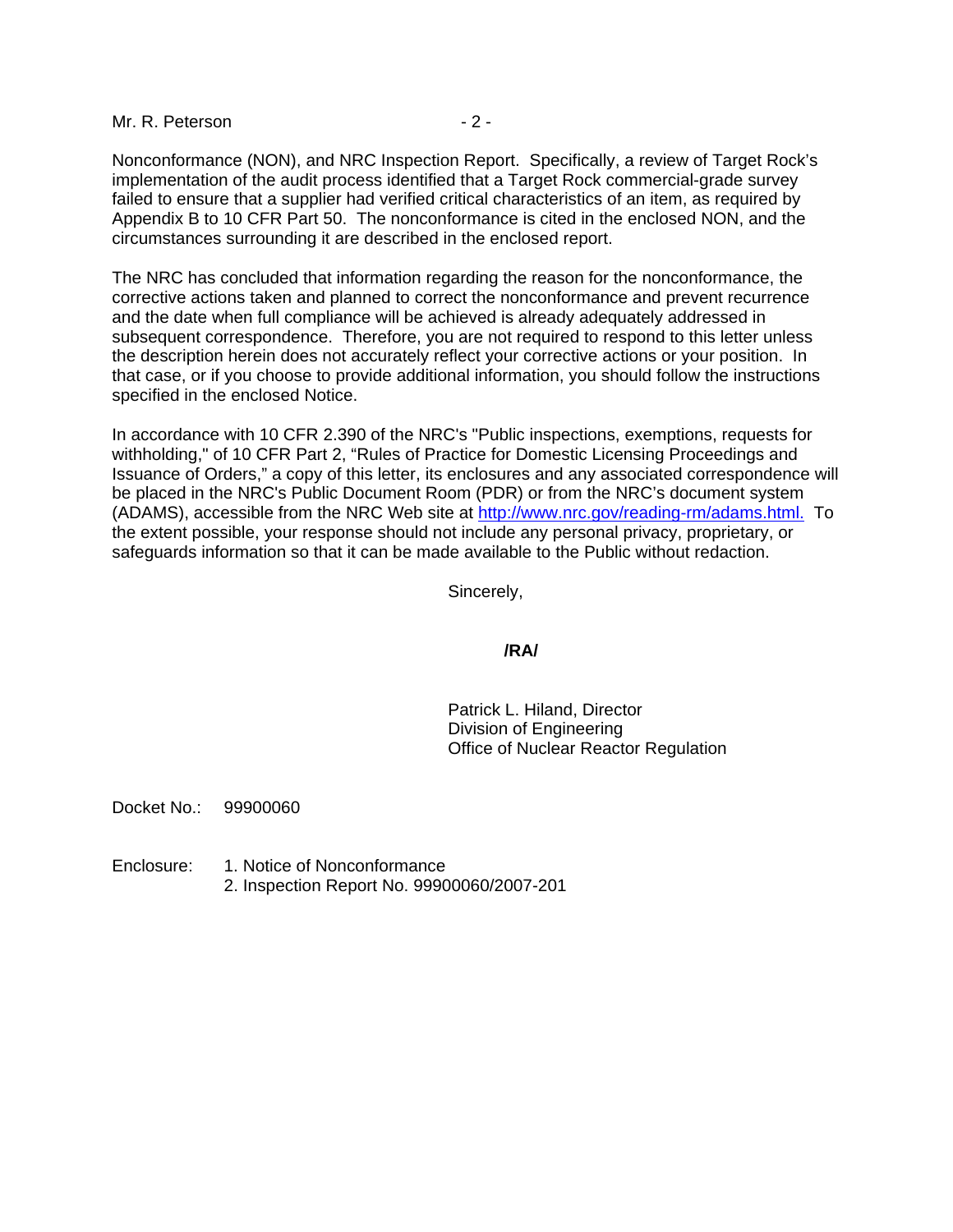During this inspection, it was found that the implementation of your quality assurance program failed to meet certain NRC requirements which are discussed in the enclosed Notice of Nonconformance (NON), and NRC Inspection Report. Specifically, a review of Target Rock's implementation of the audit process identified that a Target Rock commercial-grade survey failed to ensure that a supplier had verified critical characteristics of an item, as required by Appendix B to 10 CFR Part 50. The nonconformance is cited in the enclosed NON, and the circumstances surrounding it are described in the enclosed report.

The NRC has concluded that information regarding the reason for the nonconformance, the corrective actions taken and planned to correct the nonconformance and prevent recurrence and the date when full compliance will be achieved is already adequately addressed in subsequent correspondence. Therefore, you are not required to respond to this letter unless the description herein does not accurately reflect your corrective actions or your position. In that case, or if you choose to provide additional information, you should follow the instructions specified in the enclosed Notice.

In accordance with 10 CFR 2.390 of the NRC's "Public inspections, exemptions, requests for withholding," of 10 CFR Part 2, "Rules of Practice for Domestic Licensing Proceedings and Issuance of Orders," a copy of this letter, its enclosures and any associated correspondence will be placed in the NRC's Public Document Room (PDR) or from the NRC's document system (ADAMS), accessible from the NRC Web site at http://www.nrc.gov/reading-rm/adams.html. To the extent possible, your response should not include any personal privacy, proprietary, or safeguards information so that it can be made available to the Public without redaction.

Sincerely,

**/RA/**

Patrick L. Hiland, Director Division of Engineering Office of Nuclear Reactor Regulation

Docket No.: 99900060

- 
- Enclosure: 1. Notice of Nonconformance
	- 2. Inspection Report No. 99900060/2007-201

DISTRIBUTION:

**GGeorgiev DPasquale** ADubouchet **PPrescott** Kkavanagh

## **ADAMS ACCESSION NO.:**

| $\parallel$ OFFICE: | NRO/DCIP<br>NRR/DE |                                  |            | NRO/ADES                 | NRR/DE     |            | NRR/DE:BC |                  |
|---------------------|--------------------|----------------------------------|------------|--------------------------|------------|------------|-----------|------------------|
| NAME:               | <b>DPasquale</b>   |                                  | ADubouchet |                          | GGeorgiev  | PPrescott  |           | <b>DThatcher</b> |
| DATE:               | 08/09/2007         |                                  | 08/08/2007 |                          | 08/08/2007 | 08/08/2007 |           | 08/09/2007       |
| OFFICE:             | NRR/DCI:BC         |                                  |            | Region III               | NRR/DE:D   |            |           |                  |
| NAME:               | <b>TChan</b>       |                                  |            | D.Hillvia e-mail/ PH for |            | PHiland    |           |                  |
| DATE:<br>08/15/2007 |                    | 08 / 27 / 2007<br>08 / 31 / 2007 |            |                          |            |            |           |                  |

# **OFFICIAL FILE COPY**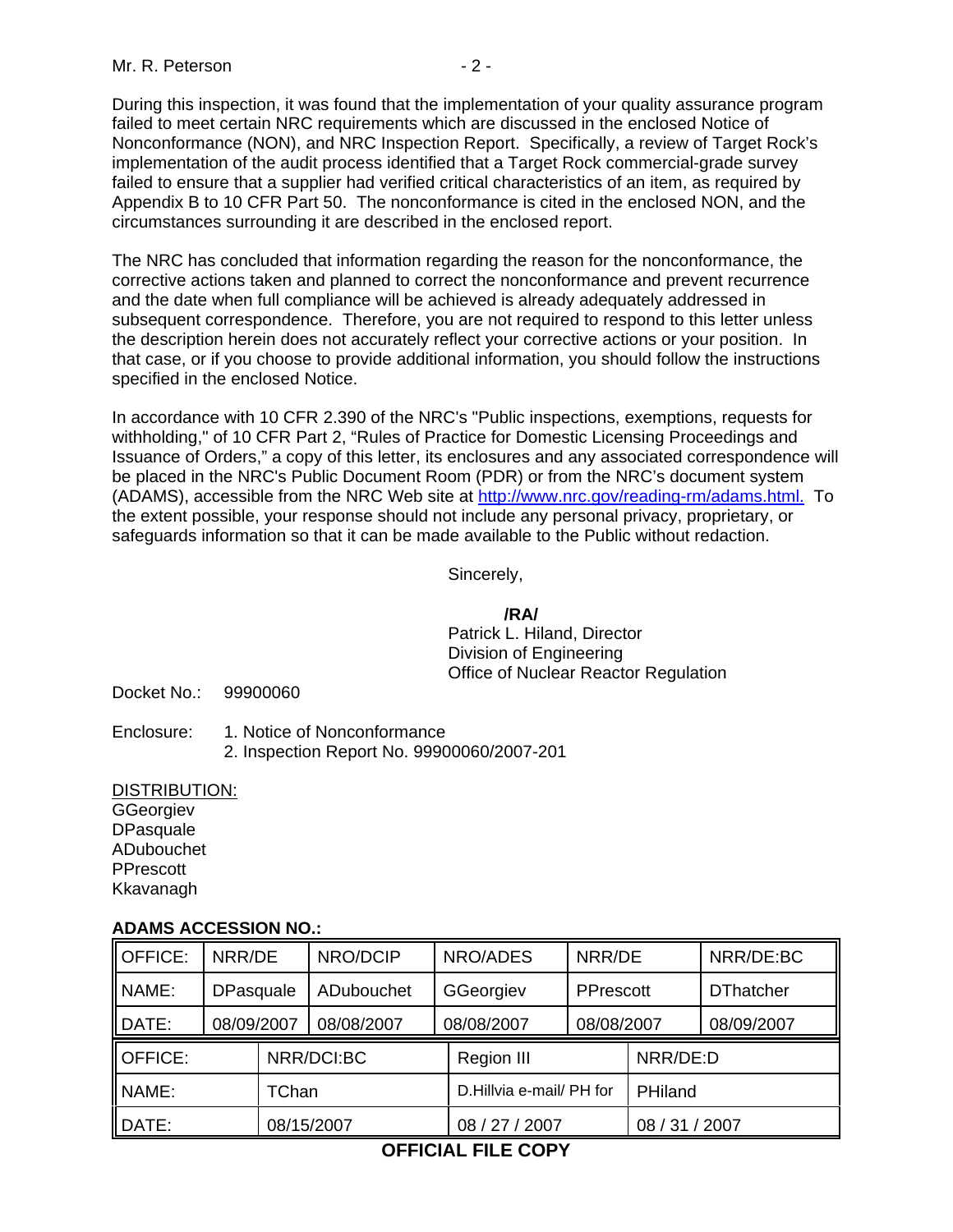## **NOTICE OF NONCONFORMANCE**

East Farmingdale, NY 11735

Target Rock, Inc. Docket Number 99900060 1996 E. Broadhollow Road **Inspection Report Number 2007-201** 

Based on the results of a Nuclear Regulatory Commission (NRC) inspection conducted June 25-28, 2007, of activities performed at Target Rock, Inc. (Target Rock), it appears that certain activities were not conducted in accordance with NRC requirements which were contractually imposed upon Target Rock by NRC licensees.

1. Criterion VII, "Control of Purchase Material, Equipment, and Services," of Appendix B to 10 CFR Part 50, states in part, that "Measures shall be established to assure that purchased material, equipment, and services, whether purchased directly or through contractors and subcontractors, conform to the procurement documents. These measures shall include provisions, as appropriate, for source evaluation and selection, objective evidence of quality furnished by the contractor or subcontractor, inspection at the contractor or subcontractor source, and examination of products upon delivery.

Section 8.0 of Target Rock Report No. 5041 (TR-5041), Revision N, "Dedication Requirements for Commercial Grade Items," states in part that, commercial-grade surveys are used to accept items based on the merits of the supplier's commercial quality controls which shall consist of documented quality programs, procedures and/or practices. This section also states that implementation of the commercial-grade survey requires confirmation that specified critical characteristics are being controlled under the scope of the supplier's documented commercial quality system activities and that reasonable assurance is established that the commercial suppliers activities adequately control the supplied items. The survey will be specific to the scope of the particular item being purchased.

Contrary to the above,

The Target Rock survey of Stonite Coil Corporation did not provide objective evidence that the critical characteristics of the hi-pot electrical resistance testing and insulation resistance testing for a solenoid valve coil assembly were controlled under the supplier's documented commercial quality program. These tests provide a basis for establishing reasonable assurance that the supplied item will perform its intended safety function.

This issue has been identified as Nonconformance 99900060/2007-201-01.

The NRC has concluded that information regarding the reason for the nonconformance, the corrective actions taken and planned to correct the nonconformance and prevent recurrence and the date when full compliance will be achieved is already adequately addressed in subsequent correspondence. However, you are required to submit a written statement or explanation pursuant to 10 CFR 2.201 if the description therein does not accurately reflect your corrective actions or your position. In that case, or if you choose to respond, clearly mark your response as a "Reply to Notice of Nonconformance; 99900060/2007-201-01," and send it to the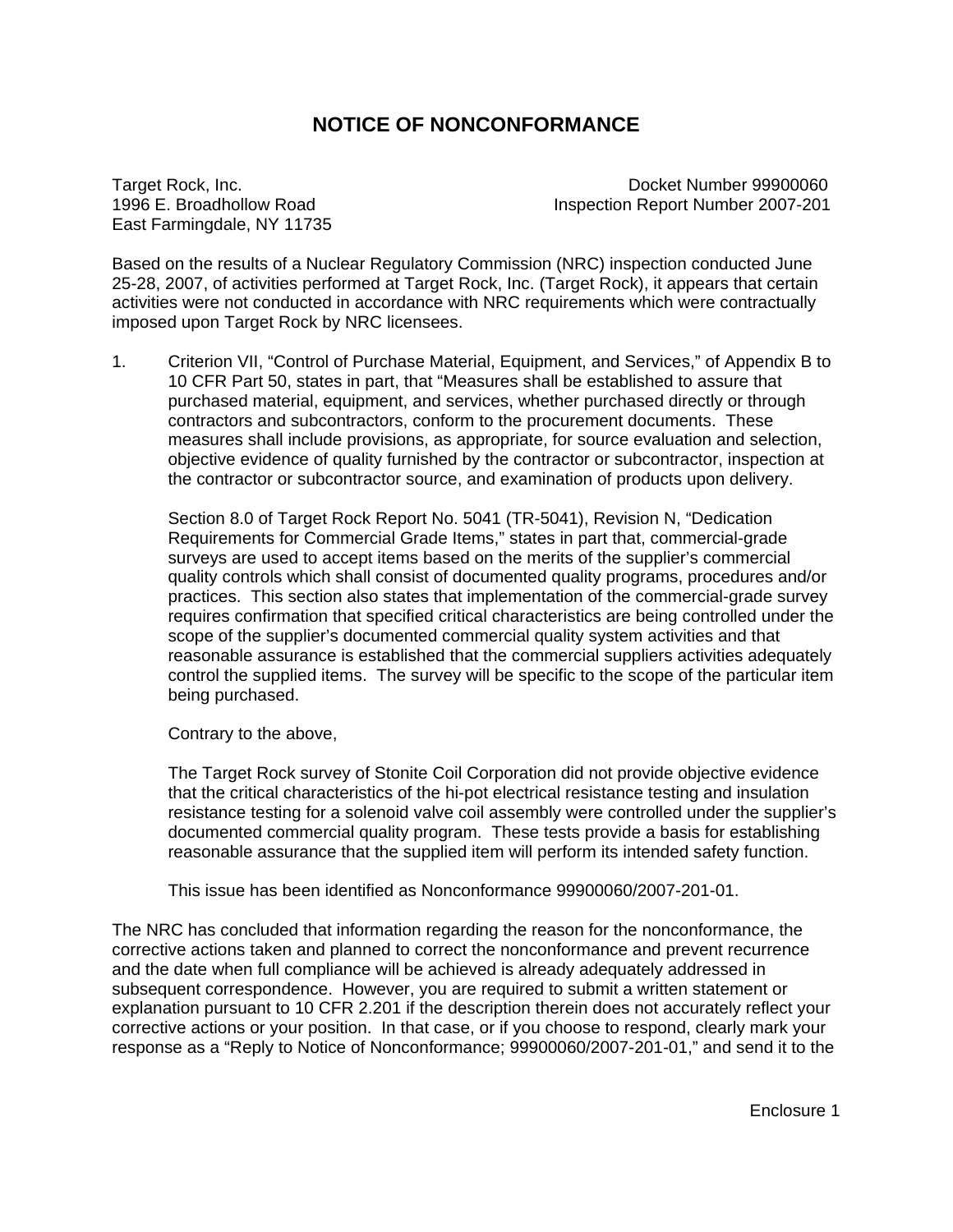U.S. Nuclear Regulatory Commission, ATTN: Document Control Desk, Washington, DC 20555- 0001 with a copy to the Chief, Quality and Vendor Branch within 30 days of the Date of the letter transmitting this Notice of Nonconformance (Notice).

If you choose to respond, your response will be made available electronically for public inspection in the NRC Public Document Room or from the Publicly Available Records (PARS) component of NRC's document system (ADAMS). ADAMS is accessible from the NRC Web site at http://www.nrc.gov/NRC/ADAMS/index.html (The Public Electronic Reading Room). Therefore, to the extent possible, the response should not include any personal privacy, proprietary, or safeguards information so that it can be made available to the Public without redaction.

Dated this 31<sup>st</sup> day of August 2007.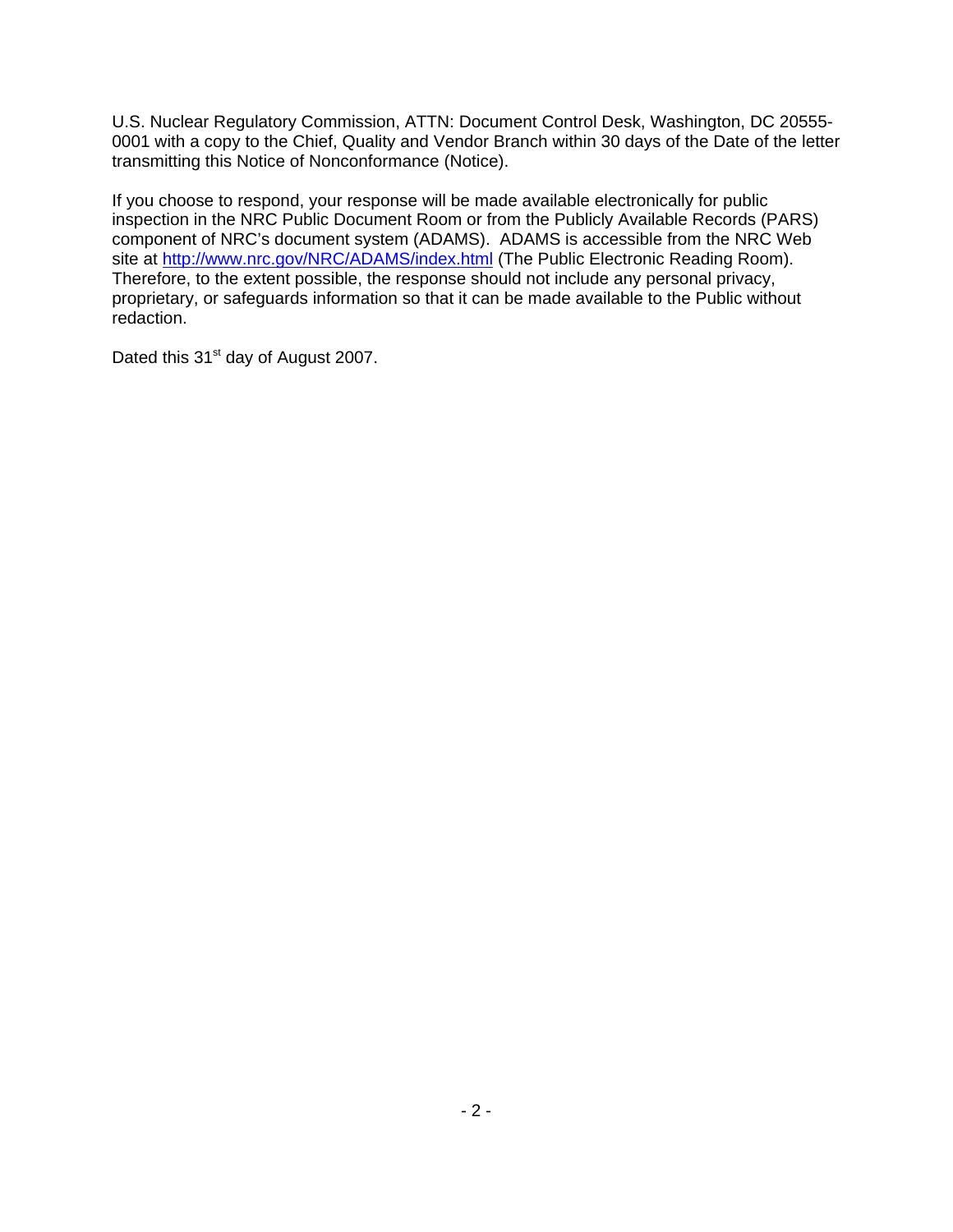## **U.S. NUCLEAR REGULATORY COMMISSION OFFICE OF NUCLEAR REACTOR REGULATION DIVISION OF ENGINEERING**

# **VENDOR INSPECTION REPORT**

| Report No:               | 99900060/2007-201                                                                                                                                                   |
|--------------------------|---------------------------------------------------------------------------------------------------------------------------------------------------------------------|
| Organization:            | Target Rock, Inc.<br>1996 E. Broadhollow Road<br>East Farmingdale, NY 11735                                                                                         |
| Vendor Contact:          | Mr. Robert Glazier, Commercial Quality Assurance Manager<br>Target Rock, Inc.<br>1996 E. Broadhollow Road<br>East Farmingdale, NY 11735<br>(631) 396-4673           |
| Nuclear Industry:        | Target Rock, Inc. (Target Rock) designs, manufactures,<br>distributes, and services valves for fluid flow systems and<br>subsystems for the nuclear power industry. |
| <b>Inspection Dates:</b> | June 25-28, 2007                                                                                                                                                    |
| Inspection Team Leader:  | Paul Prescott, DE/NRR                                                                                                                                               |
| Inspector:               | Daniel Pasquale, DE/NRR                                                                                                                                             |
| Inspector:               | George Georgiev, DCI/NRR                                                                                                                                            |
| Inspector:               | Andres Dubouchet, CIP/NRO                                                                                                                                           |

| Approved By: | /RA/                                                                       | 08 / 30 / 2007 |
|--------------|----------------------------------------------------------------------------|----------------|
|              | Dale F. Thatcher<br>Quality & Vendor Branch                                | Date           |
|              | Division of Engineering (DE)<br>Office of Nuclear Reactor Regulation (NRR) |                |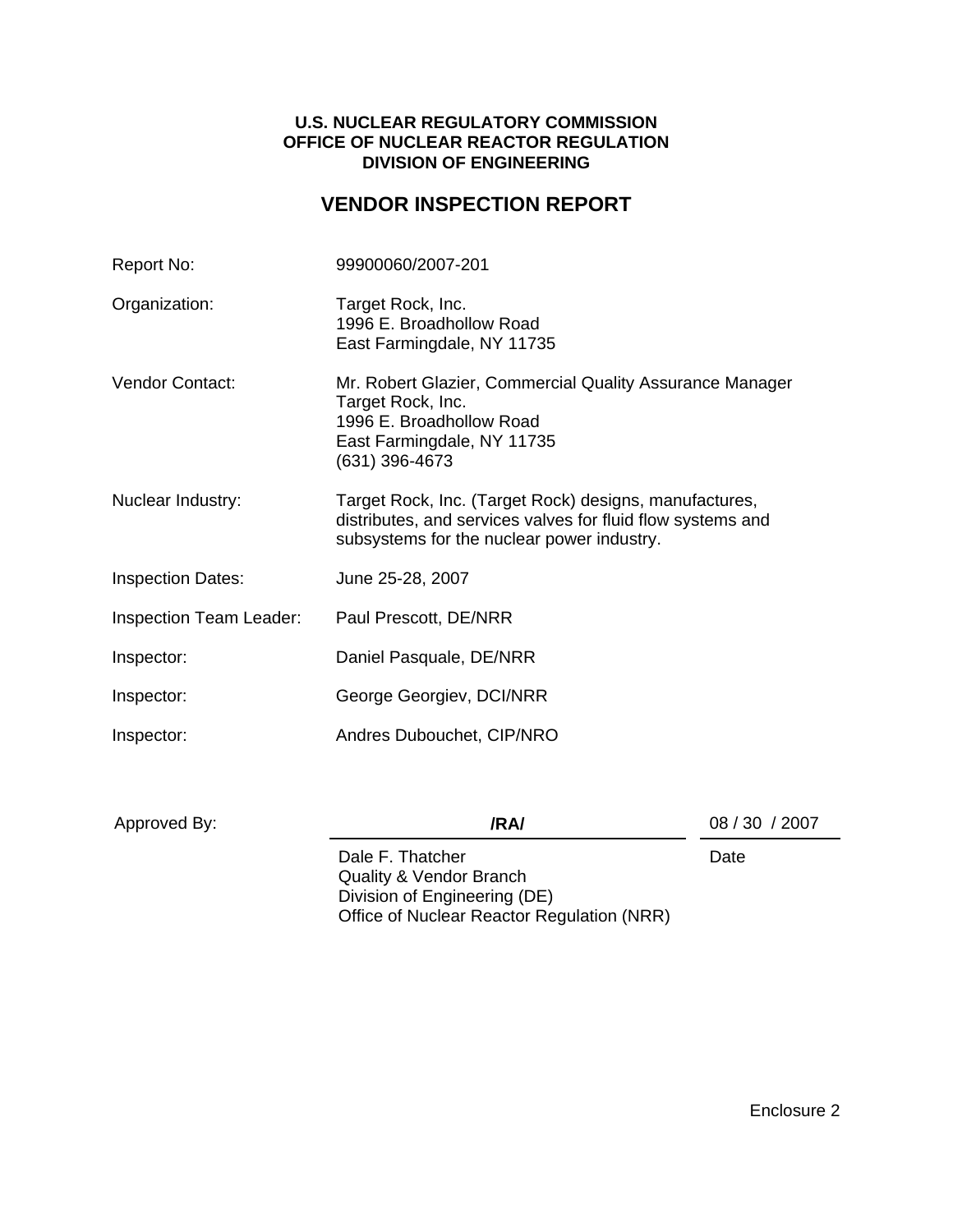## **1.0 INSPECTION SUMMARY**

The purpose of this inspection was to review selected portions of the quality assurance (QA) and 10 CFR Part 21 (Part 21) controls that Target Rock, Inc. (Target Rock) has established and implemented. Additionally, the inspectors followed up on an operating experience issue concerning the lack of Target Rock's welding procedures being qualified by testing, as required by the American Society of Mechanical Engineers (ASME) Code. Specifically, the weld procedures were not qualified by performing tensile and bend tests intended to demonstrate that the weld procedures produced welds with satisfactory strength and ductility for the intended service (see Inspection Report 05000331/2007002 for details). The inspection was conducted at Target Rock's facility in East Farmingdale, New York. The NRC inspection bases were:

- Appendix B, "Quality Assurance Criteria for Nuclear Power Plants and Fuel Reprocessing Plants," to Part 50 of Title 10 of the *Code of Federal Regulations*, and
- 10 CFR Part 21, "Reporting of Defects and Noncompliance."
- 10 CFR 50.55a, "Codes and Standards."

## 1.1 NONCONFORMANCES

• Nonconformance 99900060/2007-201-01 was identified and is discussed in Section 3.2 of this report.

## **2.0 STATUS OF PREVIOUS INSPECTION FINDINGS**

There were no recent previous NRC inspections performed at Target Rock's facility in East Farmingdale, New York, prior to this inspection.

## **3.0 INSPECTION FINDINGS AND OTHER COMMENTS**

3.1 10 CFR Part 21 Program

## a. Inspection Scope

The inspectors reviewed the Target Rock policies and procedures governing the Part 21 program to assure those guidelines provided an adequate description of the process and implementation requirements described in 10 CFR Part 21, "Reporting of Defects and Noncompliances."

## b. Observations and Findings

b.1. Postings

The inspectors evaluated whether Target Rock had complied with the posting requirements of 10 CFR 21.6. The inspectors found that Target Rock had posted notices which included a copy of Section 206 of the Energy Reorganization Act of 1974, a current copy of 10 CFR Part 21, and a note with the title of the responsible person and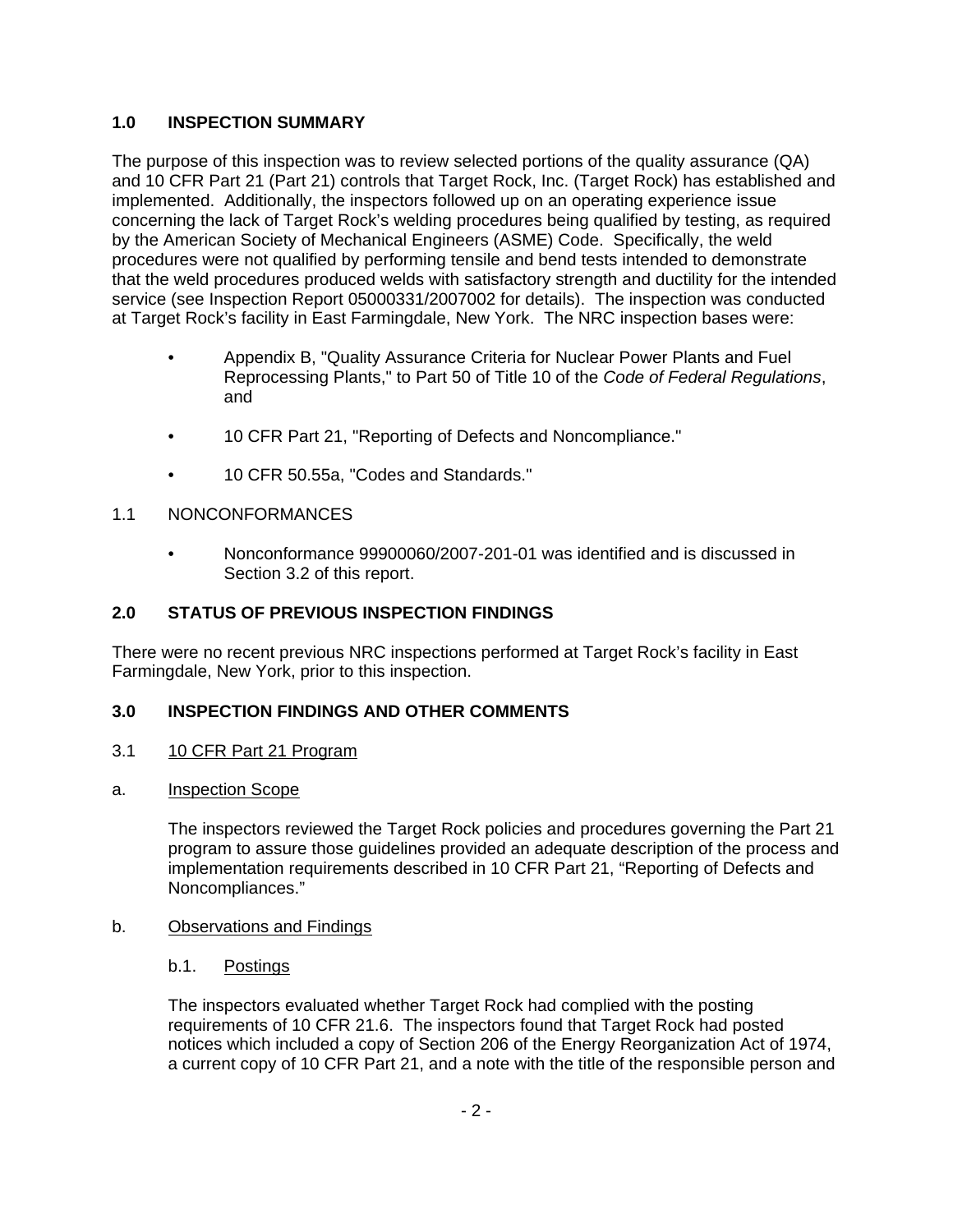title and location of the procedure. The inspectors did not identify any findings in this area.

## b.2. 10 CFR Part 21 Procedure

Procedure QMP-1014, "Corrective and Preventive Action," Revision E, established the procedures and responsibilities to identify, control, document, and resolve conditions or items that do not conform to specified requirements. Additionally, it established the methods used to ensure significant conditions adverse to quality are promptly identified and corrected. Section 5 of procedure QMP-1014 described the procedure for reporting defects and noncompliances under Part 21.

The inspectors found that procedure QMP-1014 also established the responsibilities and timeliness guidance to comply with the reporting requirements of Part 21. The procedure provided adequate guidance to identify and evaluate deviations pursuant 10 CFR 21.21(a). Procedure QMP-1014 described the methodology for issuing a corrective action request (CAR), but did not provide examples of a condition adverse to quality requiring a CAR to be written. The inspectors reviewed Target Rock's Quality Assurance Manual (QAM), Edition 8. The QAM provided adequate examples of when a CAR should be generated. The Manager of Commercial Quality Assurance issued a CAR to evaluate revising QMP-1014 to provide examples of when to generate a CAR. The inspectors had no further concerns.

Procedure QMP-1014 was issued on June 19, 2007, just prior to the inspection. The procedure replaced Quality Control Instruction (QCI) 1306, which previously contained the guidance for performing a Part 21 evaluation. The inspectors reviewed QCI 1306 and found that it lacked sufficient guidance to perform an evaluation in order to meet the requirements of 10 CFR 21.21(a). Therefore, as detailed in the following inspection report section, the inspectors reviewed several of Target Rock's problem reports, which contain evaluations for potential Part 21 reportability, issues to ensure an adequate evaluation was performed.

## b.3. 10 CFR Part 21 Program Implementation

The inspectors reviewed several Part 21 problem reports and evaluated whether Target Rock had implemented a program consistent with the requirements described in 10 CFR Part 21. The inspectors verified that Target Rock's program included a method of identification, an adequate evaluation, and timely reporting.

As previously discussed, Procedure QMP-1014 described the process to control nonconforming conditions and corrective actions. The procedure established that nonconforming conditions identified by licensees will be documented in a Corrective Action Request (CAR). In addition, CARs are used to document and resolve customer complaints, internal corrective actions, and issues and trends identified by management. The inspectors noted that the CAR form provided a method to screen for Part 21 applicability and evaluation.

Target Rock's usual methodology for identifying and evaluating potential Part 21 issues was unique. However, it seemed to function properly. Most Part 21 evaluations started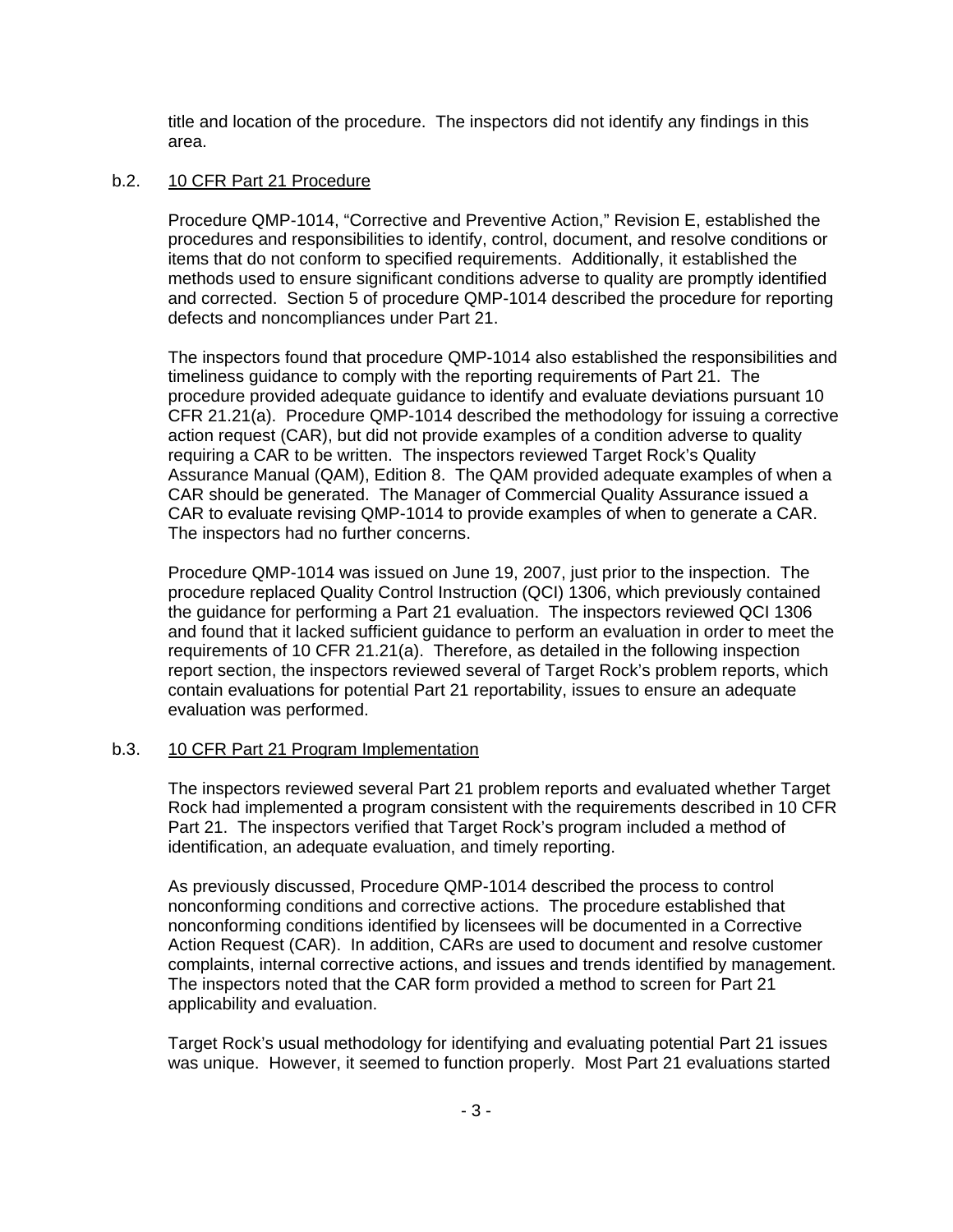as a problem identified in the field by either Target Rock or a licensee. The problem was then documented on a Problem Report. The inspectors noted that the Problem Reports that were reviewed contained a detailed description of the issue and an evaluation of the problem. Additionally, a determination of nonconformance status was performed. For the determination, two choices were offered to the evaluator. If the issue was a product nonconformance, a nonconformance report (NCR) should be issued. If the issue was a system deficiency, then a CAR should be issued. Finally, an evaluation of potential Part 21 reportability was performed.

The inspectors found that the Part 21 evaluations adequately documented the problem and justified the decision of whether to report. The inspectors determined that none of the recent problem report evaluations had determined that a Part 21 report was required. The inspectors noted that the problem reports contained relevant supporting documentation.

The inspectors did question the completeness of the documentation in Problem Report 58. This problem report concerned the weld procedure used in repairing a safety relief valve at Duane Arnold. Specifically, the weld procedures used during the repair did not have the procedure qualification records (PQRs) referenced. The PQRs are required in accordance with ASME Boiler and Pressure Vessel Code, Section IX, 1968 Edition through the Summer 1968 Addenda. The weld procedures in question were for the second stage seat to base seal weld and for the bellows to base seal weld. The inspectors questioned if any other affected licensees had been notified of the issue. Target Rock management subsequently provided a list of three other affected licensees and confirmed the licensees had been notified of the problem and its resolution. This information was added to the existing problem report documentation. Section 3.3 of this inspection report details the inspectors' determination of the safety significance, extent of condition, and the adequacy of Target Rock's response to the operating experience issue. The inspectors did not identify any issues with the other problem report evaluations or associated documentation.

#### c. Conclusions

The inspectors concluded that Target Rock's administrative controls for documenting and evaluating 10 CFR Part 21 reportability issues were adequate. Additionally, a review of Part 21 evaluations completed by Target Rock did not identify any significant problems associated with implementing Part 21 requirements.

#### 3.2 Commercial-Grade Dedication

#### a. Inspection Scope

The inspectors reviewed Target Rock's Quality Assurance Manual, Edition 8, Revision 0, and the implementation process for commercial-grade item dedication activities. This assessment included a review of the procedures which govern the implementation of commercial-grade dedication activities, interviews with individual process participants, witnessing performance of dedication activities and performing reviews of the related documentation.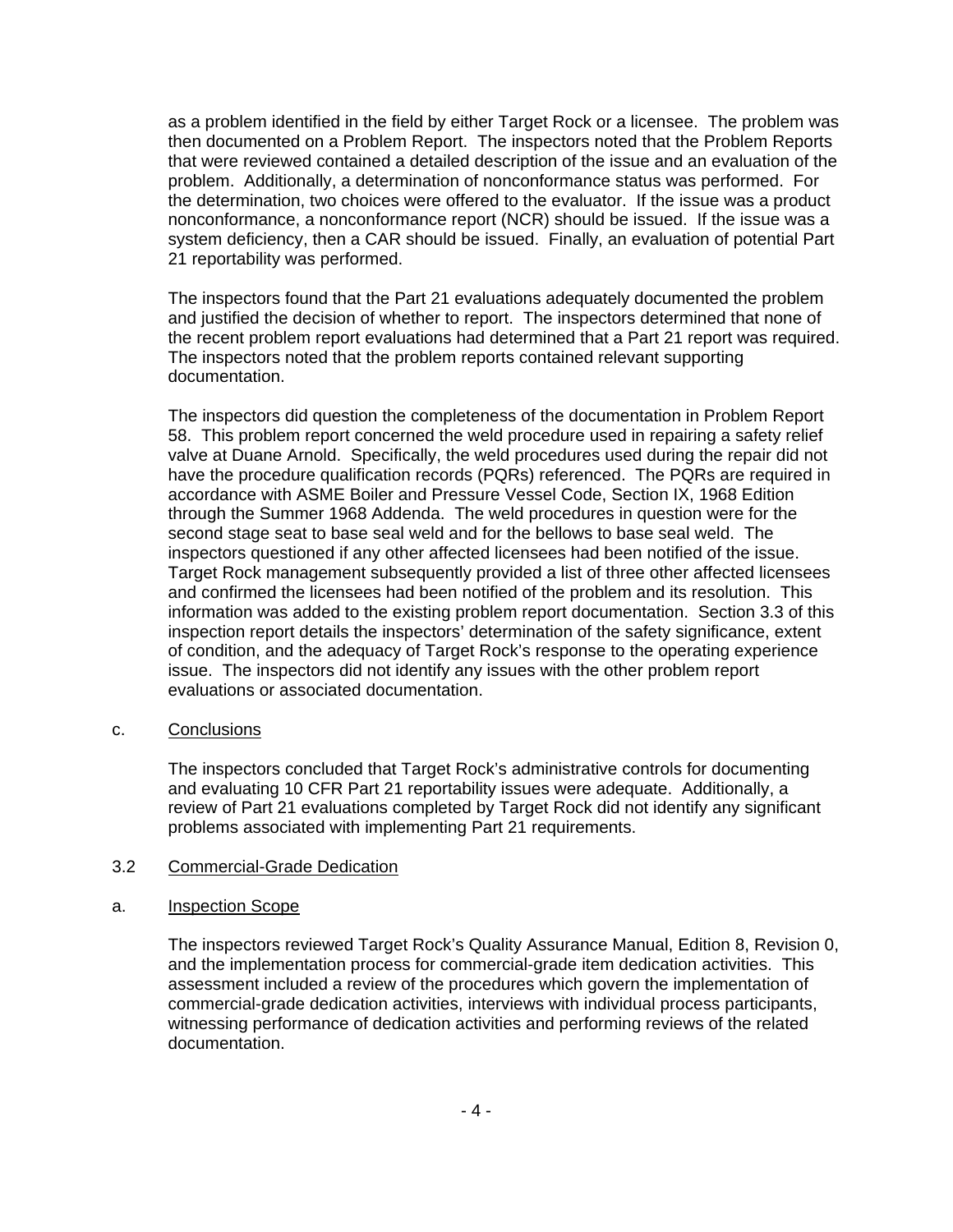#### b. Observations and Findings

#### b.1 Commercial-Grade Dedication Process

The inspectors reviewed Target Rock's procedure governing commercial-grade dedication, Report No. 5041 Rev. N, "Dedication Requirements for Commercial Grade Items." This procedure provided guidance for the methodology used to dedicate commercial-grade items.

Target Rock is an original equipment manufacturer to the commercial nuclear power industry, and maintains the original designs associated with its product lines. These original designs were evaluated, tested and qualified years ago. The documentation of the original design efforts and the associated testing and equipment qualifications establish the design bases for subsequent modifications and evolutions to the original designs. As customers request alterations or adaptations to the originally qualified designs, Target Rock's engineering and quality staff review the Certified Design Specifications (CDS) submitted along with the customer's Request For Quote (RFQ) against the qualified baseline design. If the technical and quality requirements of the new valve's design can be enveloped by the established qualification, the engineer begins to construct job specific design, manufacturing and quality details from prequalified design templates. These details include the bills of material at the various production levels. Each individual piece part has been pre-evaluated to determine it's commercial-grade dedication classification. This classification establishes the procurement method and quality requirements for the part to remain within the qualified parameters of the original design. Critical quality requirements are then communicated to their sub-tier suppliers via the purchase order and to Target Rock's personnel via the Critical Characteristics Attribute Verification (CCAV) form. The quality attributes specified on the purchase order were determined by Target Rock Engineering to be critical to ensure that the procured item will meet design bases requirements. The CCAV form attributes ensure that the item Target Rock received was the item procured.

When the CDS for a new item cannot be qualified using the existing baseline design, engineering generated a Technical Evaluation of Replacement Items (TERI). This process is used to evaluate and document alternate replacement parts when substitution is necessary. Appendix I, "Technical Evaluation of Alternate or Replacement Items (TERI)" of Target Rock Report No. 5041, Revision N, "Dedication Requirements for Commercial Grade Items," provided the procedural guidance for this process. If the item cannot be qualified with the TERI process, a new qualification package is developed and the qualification testing is re-performed.

Target Rock treats all parts installed on or in a safety-related component to be safetyrelated regardless of the item's specific safety function, if any. This conservative approach allows Target Rock to eliminate the need to segregate safety from nonsafety items and have separate processes for safety and nonsafety-related parts. This policy is particularly advantageous in the shop, since all parts are treated with the same quality significance.

Target Rock maintains four commercial-grade dedication classifications: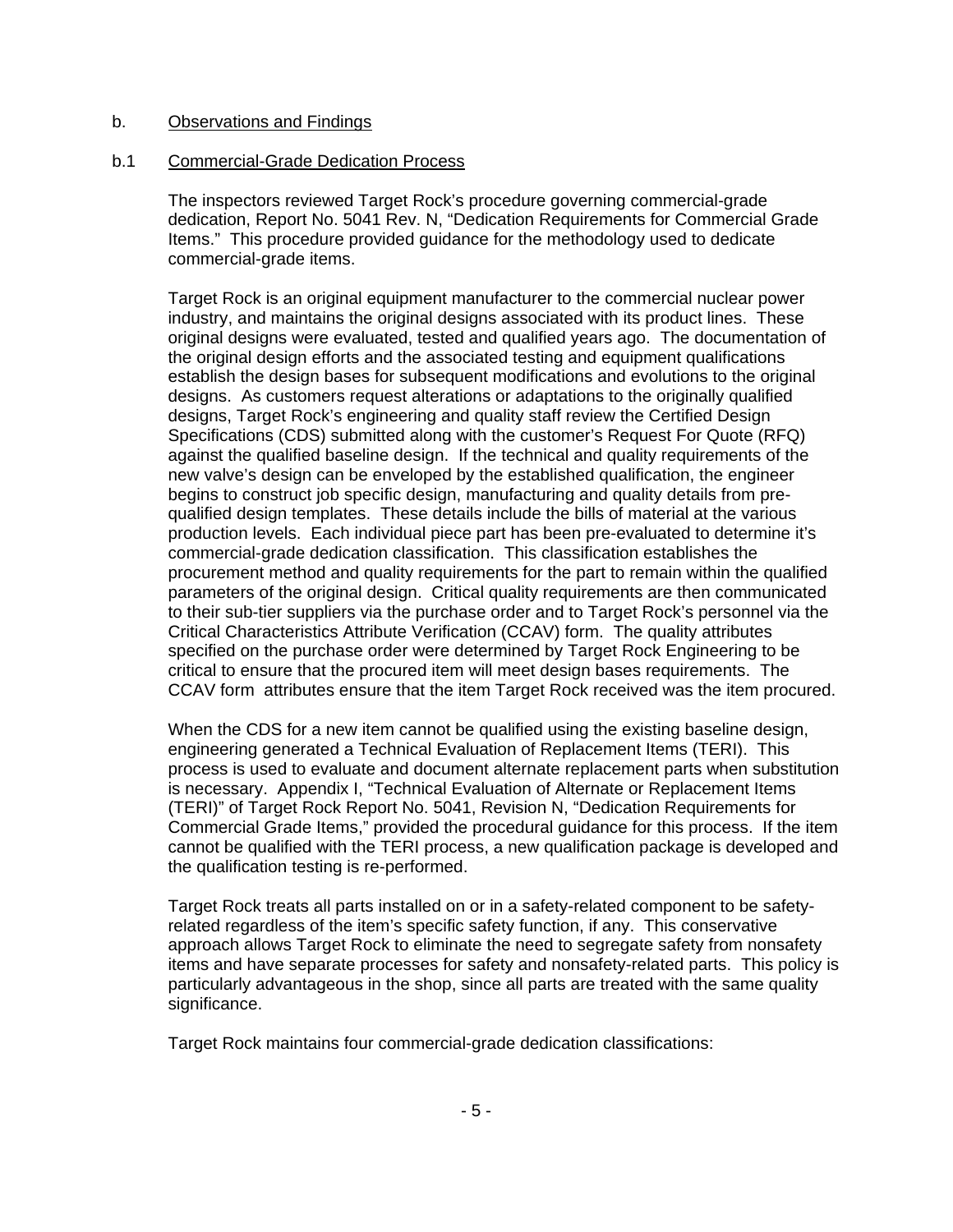- **C-1** ASME Section III Boiler and Pressure Vessel Code: pressure containing or retaining safety-related items.
- **C-2** (Safety-Related): basic components which are not pressure containing or retaining items.
- **CG** (Commercial-Grade): purchased materials, items and production services not procured as basic components and not having nuclear unique specification documents imposed.
- **C-5** (Electrical Components): purchased materials and items in positioner and current control unit assemblies not procured as basic components and not having nuclear unique specification documents imposed.

Each classification of commercial-grade item has a corresponding procedure for implementing the respective dedication process. The list below captures the association of an item to the respective procedure:

- **C-1:** Report No. 1848, Revision N, "General Control for Manufacturing and Inspection of Target Rock Class C1 Items;"
- **C-2:** Report No. 1849, Revision N, "General Process Requirements for Valve parts or Assemblies;"
- **CG:** Report No. 5041, Revision N, "Dedication Requirements for Commercial Grade Items;" and
- **C-5:** Report No. 7337, Revision J, "TR Class C5 Electronic Component Hardware Number Definitions."

## b.2 Implementation of the Commercial-Grade Dedication Process

The implementing document for Target Rock's commercial-grade dedication process is the CCAV form. This form and the associated implementation guidelines are presented in Target Rock's Report No. 5041. The CCAV form documents the Commercial Project Engineer's evaluation of the specific item's safety function and those characteristics deemed critical for providing reasonable assurance the item will effectively perform those functions. Additionally, the CCAV form serves as the receipt inspector's record of the results of the tests performed to verify those characteristics. The results of the inspection are documented directly onto the CCAV form and the receiver's comments and initials are placed next to the critical characteristics attribute. The inspectors witnessed CCAV form verifications being performed by Target Rock personnel and determined that the requirements governing the receipt of commercial-grade items were adequately implemented.

The inspectors reviewed a sample of Target Rock commercial-grade dedication activities. This review included witnessing the individual performing the associated duties as well as a review of the supporting documentation generated during the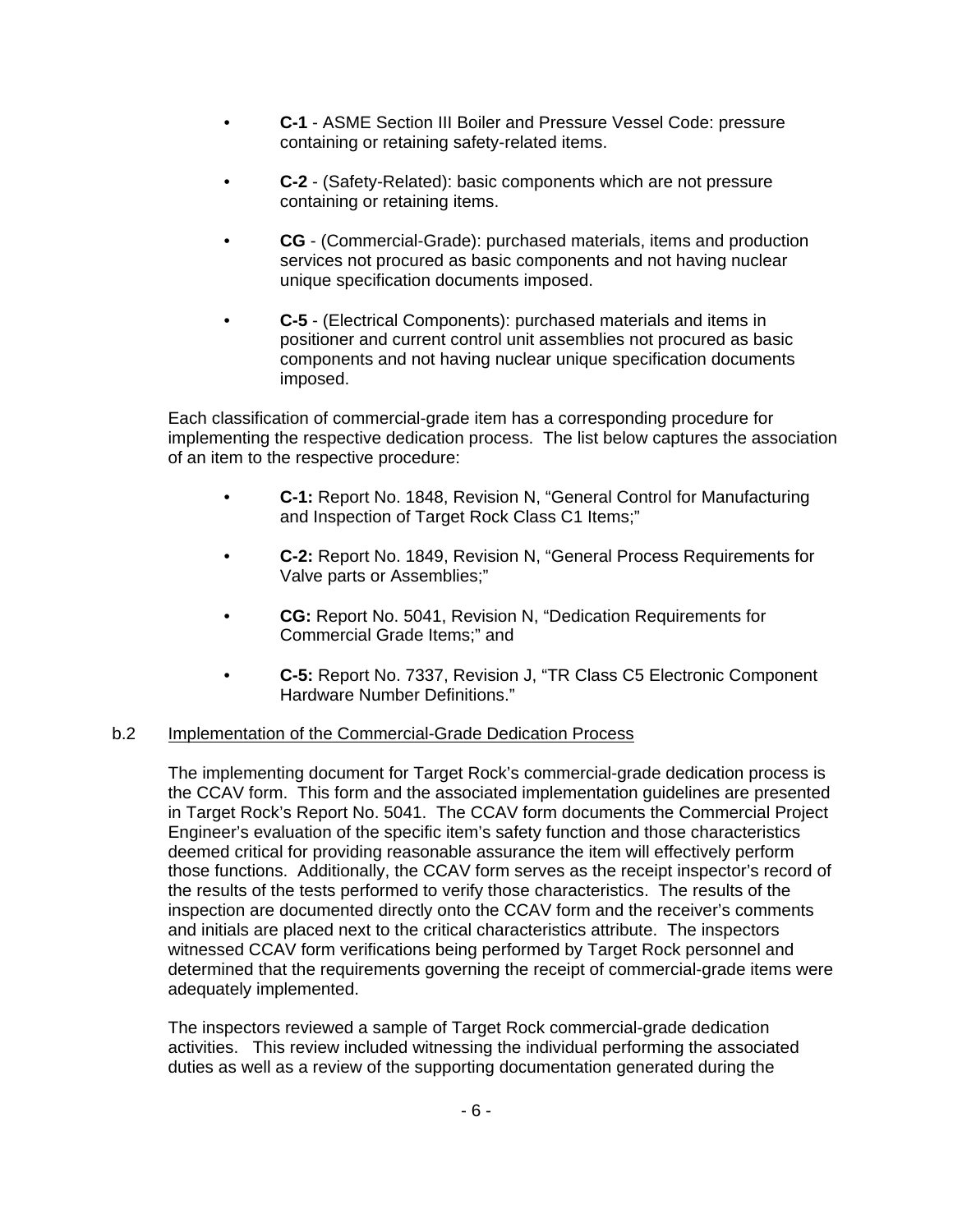dedication process. The inspectors verified that the selected critical characteristics of the item could be traced back to the original design bases and were correctly passed along to the sub-tier suppliers and the receipt inspectors. The following is a brief overview of completed CCAV forms reviewed by the inspectors for several items/components which Target Rock had processed, based on licensee purchase orders:

- Part Number (P/N) 205674-6, 6 Lug Terminal Strips, Target Rock Drawing No. 205674, Revision E: The purchase order was for 300 terminal strips of the specified part number. The conditions of the purchase order required the supplier to provide lot traceability. It was observed during this review, that the supplier had satisfied the purchase request using multiple lots but had failed to provide adequate documentation relative to lot homogeneity. The issue was discussed with the responsible Target Rock supervisors and the inspectors determined upon further evaluation, this issue originated from a misinterpretation of the Certificate of Conformance wording on the supplier's part. The issue was viewed as an isolated incident by the inspectors and not indicative of a programmatic deficiency in Target Rock's procurement process. Target Rock subsequently performed inspection activities as specified on the CCAV form for each lot in the shipment in accordance with the sample population guidance presented in Target Rock Report No. 5087, Revision E, "Sample Inspection Procedure."
- P/N 118-0006, Lock Nut, Target Rock Drawing No. 118-0006, Revision (none): This activity involved receipt inspection activities for 99 lock nuts. The inspectors witnessed the receiving activities as specified on the CCAV form. The calibration of the alloy separator used in the material verification activity was verified to be calibrated using material standards recorded in Target Rock's measuring and test equipment program. The inspectors also verified that the material standards were traceable to the National Institute of Standards and Technology (NIST). No issues were identified during the performance of this activity.
- P/N 302706, Solenoid Valve Coil Assembly, Target Rock Drawing No. 302706, Revision G: This review was selected as verification that the critical characteristics specified on the CCAV form had been evaluated against the original qualified design baseline and that the customer's requirements had been appropriately reviewed by Target Rock and translated to the CCAV form. During the inspectors' review, it was noted that Target Rock had out-sourced verification of two of the critical characteristics to a sub-tier supplier. The supplier was not listed as a safety-related supplier in Target Rock's Approved Supplier's List. Subsequently, the inspectors reviewed target Rock's audit of this supplier to determine if Target Rock had incorporated an evaluation of the sub-supplier's performance of these activities in their commercial-grade survey as a source surveillance. The results of this review are documented below.

The inspectors reviewed a sample of Target Rock's supplier audits taken from the population of CCAV forms discussed in this inspection report. The following Target Rock supplier audits were evaluated: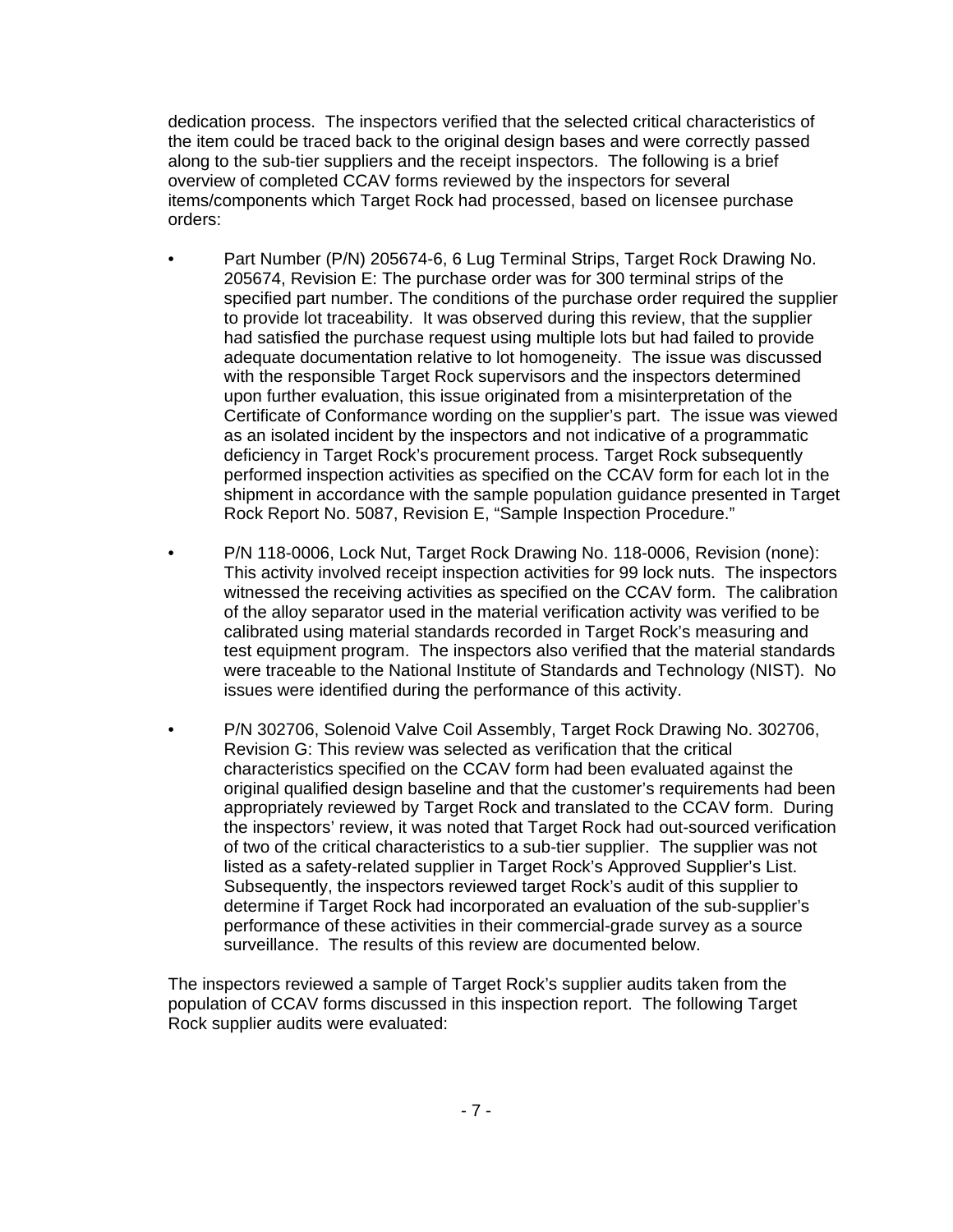- Target Rock Audit No. 04-11-01 of Baron Consulting Company, issued December 13, 2004. This vendor provides material analysis and Certified Material Test Reports of Target Rock materials. The vendor is listed as a 10 CFR 50 Appendix B supplier on Target Rock's Approved Supplier's List. The audit was verified as being performed as a 10 CFR 50 Appendix B audit and in accordance with Target Rock governing procedure, QMP1017, "Quality Audits," Revision A. The inspectors determined this audit was adequately performed.
- Target Rock Audit No. 06-09-01 of Stonite Coil Corporation, issued October 6, 2006. This audit was performed as a commercial-grade survey in accordance with Target Rock's governing procedure, QMP1017, "Quality Audits," Revision C. The vendor manufactured solenoid valve coil assemblies required for P/N 302706 above. A review of the CCAV form associated with this part number indicated that responsibility for verification of certain safety-related critical characteristics had been transferred to Stonite for verification. The CCAV form specified a "Supplier Test Data Sheet" under the requirements block for both hipot testing and insulation resistance testing. After discussions with Target Rocks's QA Manager and a review of the audit documentation the inspectors determined that the survey failed to evaluate the verification activities associated with those critical characteristics transferred to Stonite. This issue is identified as Nonconformance 99900067/2007-201-01.

A programmatic finding had been identified by a Nuclear Procurement Issues Committee audit team during their audit of Target Rock, performed in January 2007. Target Rock documented the findings on CAR No. 07-C003. The staff reviewed the associated CAR and it's proposed corrective action and determined that Target Rock had not adequately addressed the immediate concern that other commercial-grade suppliers may not have had sufficient surveys performed to assess if critical characteristics were verified. Target Rock revised CAR No. 07-C003 to expand the corrective actions to all of Target Rock's commercialgrade suppliers. Target Rock subsequently performed and documented a review of applicable commercial-grade surveys to verify that each survey adequately addressed the specified critical characteristics. This review identified one survey that did not adequately address the critical characteristics. An audit is scheduled to be performed within 90 days. The inspectors found Target Rock's response to be adequate. No additional response is required to address the nonconformance.

Additionally, the inspectors performed a document review of a sample of Target Rock Inspection Reports (IRs). It was concluded from this review that the form effectively assures that appropriate testing specified by a Target Rock design engineer is being performed and documented. The following IRs were reviewed:

- IR No. WOT 122527, P/N 204995-1, Revision A, "Bonnet Cap," classification C-1, including NDT IR No. 63102;
- IR No. WOT 125079, P/N 104764-1, Revision (none), "Stud," classification C-1; and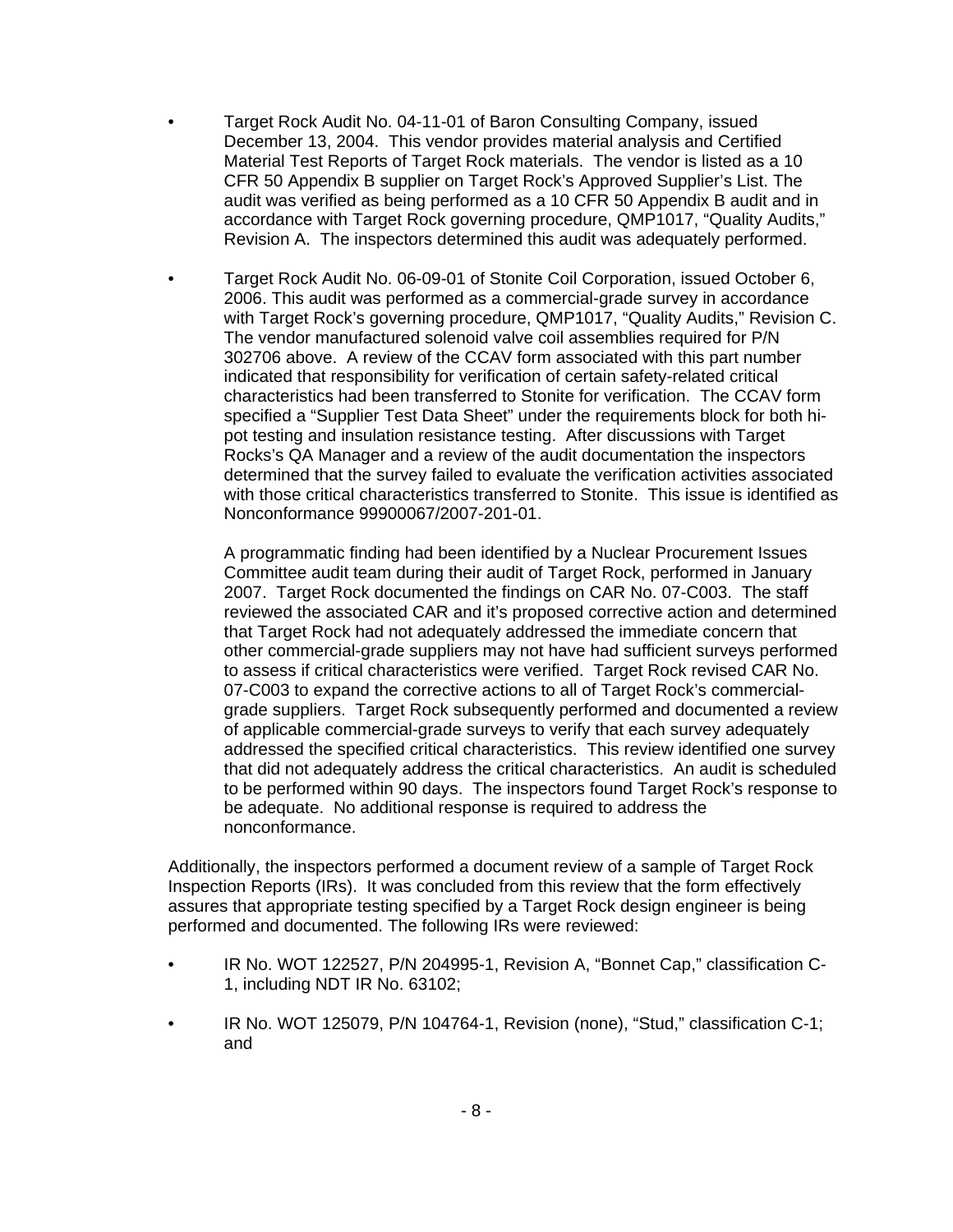• IR No. WOT 125731, P/N 303159-1, Revision (none), "Bonnet Assembly," classification C-1, including Welding Report No. WR-61979 and NDT Inspection Report No. 51676.

#### c. Conclusions

The inspectors determined through a review of Target Rock's commercial-grade dedication process and implementation for several items/components, that Target Rock is generally implementing a dedication process in compliance with regulatory and industry guidance.

However, the inspectors identified that Target Rock's survey of a supplier was inadequate. Specifically, Target Rock did not provide assurance that the supplier verified certain safety-related critical characteristics of the parts being procured (Nonconformance 99900060/2007-201-01).

Additionally, the inspectors identified that a CAR did not adequately consider the extent of condition for proposed corrective actions associated with other audits performed for suppliers and verification of critical characteristics. This deficiency was subsequently corrected by Target Rock.

## 3.3 Followup on Target Rock Welding Operating Experience Issue

a. Inspection Scope

The inspectors conducted a review of Target Rock's welding activities and assessed the safety significance of the failure to use Code qualified welding procedures to perform seal welds on the main steam pressure relief valves (PRVs) at Duane Arnold Energy Center (DAEC) and Monticello nuclear power plant (Monticello). The inspectors reviewed a sample of valve drawings, non-conformance reports, welding procedures, nondestructive examination (NDE) procedures, qualification test records, and welder and NDE personnel qualification records. In addition, the inspectors observed in process welding, NDE activities and hydrostatic tests associated with seal welds on a PRV being manufactured for a nuclear power plant.

## *Background Information*

During a routine inspection at DAEC, the NRC Region III inspectors identified that Target Rock's welding procedure was not qualified by tensile and bend tests as required by ASME Boiler and Pressure Vessel Code Section IX. The welding procedure was used for seal welds of parts in main steam PRVs manufactured by Target Rock. Target Rock uses seal welds in three specific areas of its PRVs: (1) second stage valve seat to valve body, (2) pilot valve seat to valve body, and (3) valve bellows to valve body. The second stage seat is installed by chilling the seat insert and then inserting it into the valve base to achieve a tight press fit. The pilot valve seat is also press fit into the valve base. The design does not credit the seal weld for holding the second stage and pilot valve seat in place. The valve bellows is threaded into the base and the threads are designed to withstand the full pressure of the process fluid. Therefore, the seal welds are installed to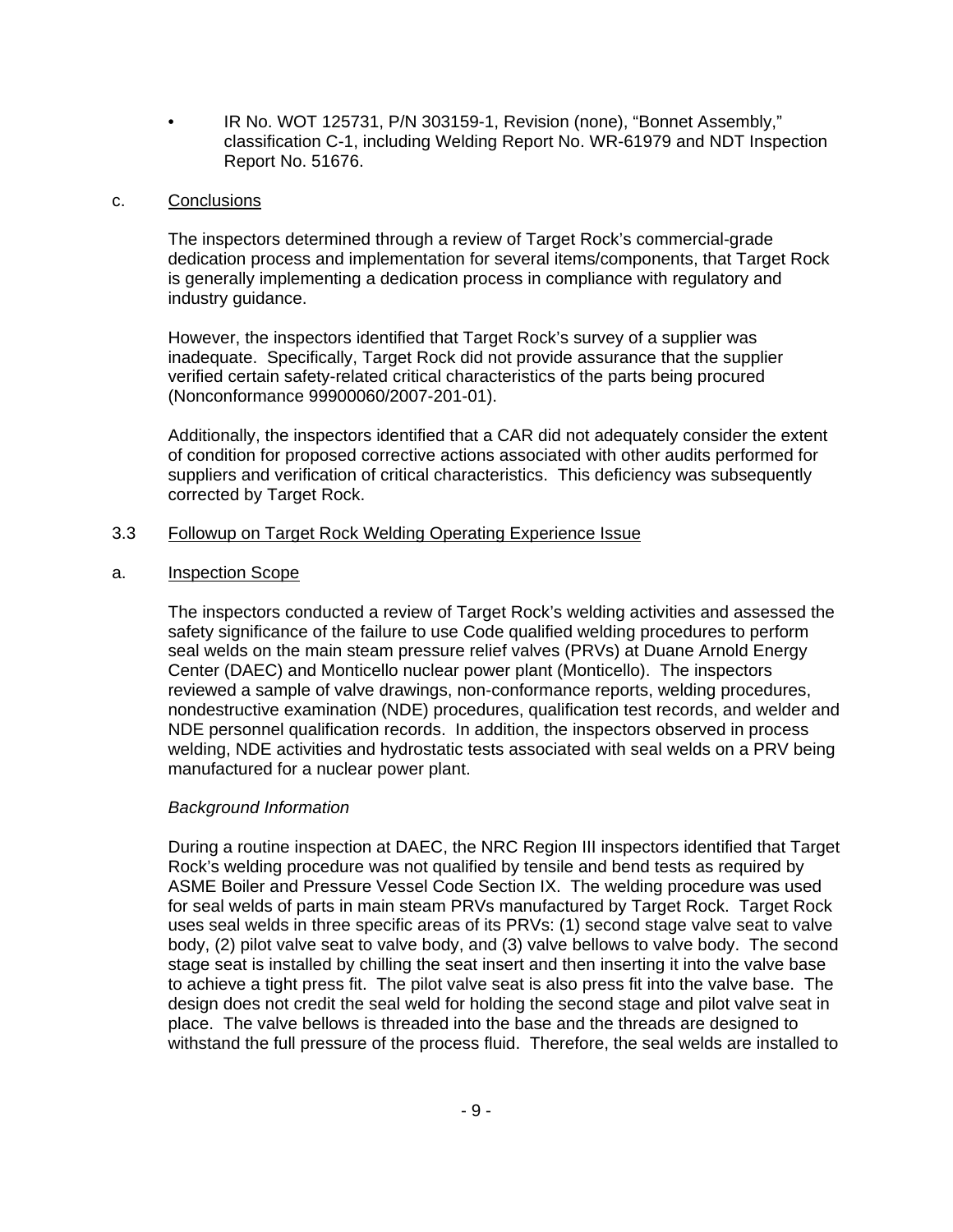provide for leak tightness and the pressure retaining function of the joint is maintained by the bellow's threads.

Because of this finding, NRC Region III inspectors reviewed Target Rock's welding procedures at Monticello and confirmed that the same issue existed. As a result of this finding, Monticello performed an operability assessment of the affected systems and concluded that the systems are operable but nonconforming because Target Rock's welding procedure used to weld the above mentioned seal welds was not qualified by tests as required by ASME Code Section IX. The NRC staff of the office of Nuclear Reactor Regulation concurred with the licensee's determination and concluded that the most efficient way to review the extent of condition and determine the safety significance of the issue would be to conduct an inspection at Target Rock's facilities.

#### b. Obervations and Findings

The inspectors reviewed Drawing No. 7467F-000, Revision 10, "Assembly 6 x 10 Pilot Operated Relief Valve," to confirm the location and function of the seal welds identified by the NRC Region III inspectors. The review confirmed that the seal welds do not provide a pressure retaining function and are used to provide only leak tightness for the joint.

The inspectors also reviewed the documentation associated with Project 07Z511, ASME Submittal Documentation. Target Rock completed Project 07Z511 in order to address the NRC Region III finding at DAEC that welding procedure W-6d, "GTAW Procedure for Seal Welding K-Monel to ASME A216 Grade WCB," did not meet the ASME Code Section IX requirements because the procedure was not qualified by test. Specifically, the project employed the original welding procedure (W-6d) that was used to place seal welds on valves supplied to DAEC and used the procedure to prepare new welding procedure qualification test plates. The test plates were subsequently tested using tensile and bend tests as required by the ASME Code Section IX. As a result, welding procedure W-6d was properly qualified by test in accordance with the requirements of the ASME Code Section IX, 2004 Edition, 2006 Addenda.

The inspectors also interviewed Target Rock's welding personnel to determine why the Code required tests were not performed prior to placing the seal welds on valves supplied to DAEC. Target Rock stated that it was their understanding that ASME Code Section III, paragraph NX-4360, "Qualification Requirements for Welding Specially Designed Welded Seals," allows seal welds to be qualified by test assembly (mockup) instead of mechanical tests. The inspectors disagreed with Target Rock's interpretation because the paragraph only applies to seal welds affecting omega shaped seal membranes. Nonetheless, the inspectors reviewed the process that was used to qualify the original welding procedure (W-6d) and established that the procedure was qualified by welding on a test assembly that closely resembled the production weld assembly. Subsequently, the test assembly was sectioned and examined using the visual examination and liquid penetrant (LP) methods. In addition, a metallographic sample was prepared to provide for examination of the test assembly. Target Rock's acceptance criteria were: (1) visual examination: undercutting, cracks, linear indications and crater defects are not acceptable; (2) LP examination: linear indication, cracks and rounded indications exceeding 1/32 inch diameter are not acceptable and a maximum of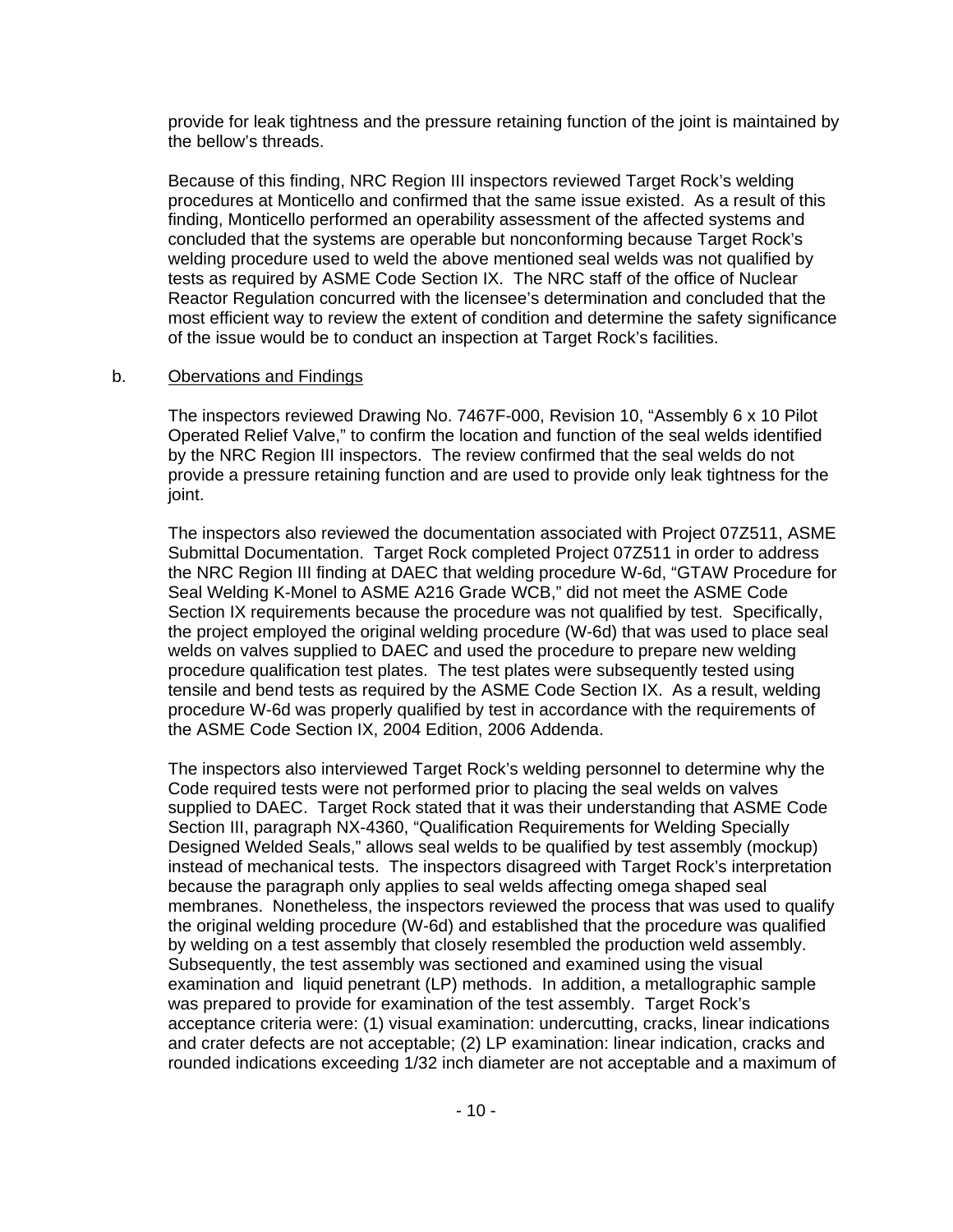five 1/32 inch diameter indications are permitted per linear inch of weld; and (3) metallographic examination: the examination shall show sufficient penetration, a good sound fusion zone, the weld shall be free of porosities exceeding 0.010 inch diameter, and shall be free of cracks.

Based on the review of Target Rock's original welding procedure (W-6d) qualification method, the inspectors determined that Target Rock's original qualification method constitutes an acceptable alternative to the ASME Code Section IX requirements for welding procedure qualification of seal welds on PRV parts. This conclusion is also supported by the fact that the valves have been operating for many years without problems and no degradation of the seal welds have been identified to date. Further, the valves are required to be serviced once every five years and at that time, if the seal welds had leaked because of service-induced conditions, the seal welds would have been repaired. Also, as demonstrated by the completion of Project 07Z511, the original welding procedure (W-6d) that was used to place seal welds on valves supplied to DAEC, was also used to weld on new welding procedure qualification test plates. The test plates were tested employing tensile and bend tests as required by the ASME Code Section IX, with Code acceptable results.

The inspectors requested that Target Rock provide a complete list of nuclear power plants that have valves of similar design as the valves supplied to DAEC and Monticello. Target Rock engineers provided this information to the inspectors and stated that the types of valves that were supplied to DAEC and Monticello apply only to boiling water reactor (BWR) plants, and the valves can be categorized as 2-stage valve and 3-stage valve designs. See Tables 1 and 2 below for details.

| Table 1       |  |
|---------------|--|
| 2-Stage Valve |  |

| Utility                                                                                                                                    | Plant                                                                                                                                          | Installed                                       | Spares                                                     |
|--------------------------------------------------------------------------------------------------------------------------------------------|------------------------------------------------------------------------------------------------------------------------------------------------|-------------------------------------------------|------------------------------------------------------------|
| <b>TVA</b><br><b>Progress Energy</b><br><b>NPPD</b><br>Detroit Edison<br>Entergy<br>Southern Nuclear<br>Nuclenor<br>Entergy<br><b>PSEG</b> | Browns Ferry 1,2,3<br>Brunswick 1,2<br>Cooper<br>Fermi <sub>2</sub><br>Fitzpatrick<br>Hatch 1,2<br>Santa Maria<br>Pilgrim<br><b>Hope Creek</b> | 39<br>22<br>8<br>15<br>11<br>22<br>4<br>4<br>14 | 3<br>10<br>1<br>18<br>8<br>10<br>$\overline{2}$<br>4<br>11 |
|                                                                                                                                            |                                                                                                                                                |                                                 |                                                            |

 $1$  No body-to-bellows seal welds used in the 2-stage valve configuration.

#### Table 2 3-Stage Valve<sup>2</sup>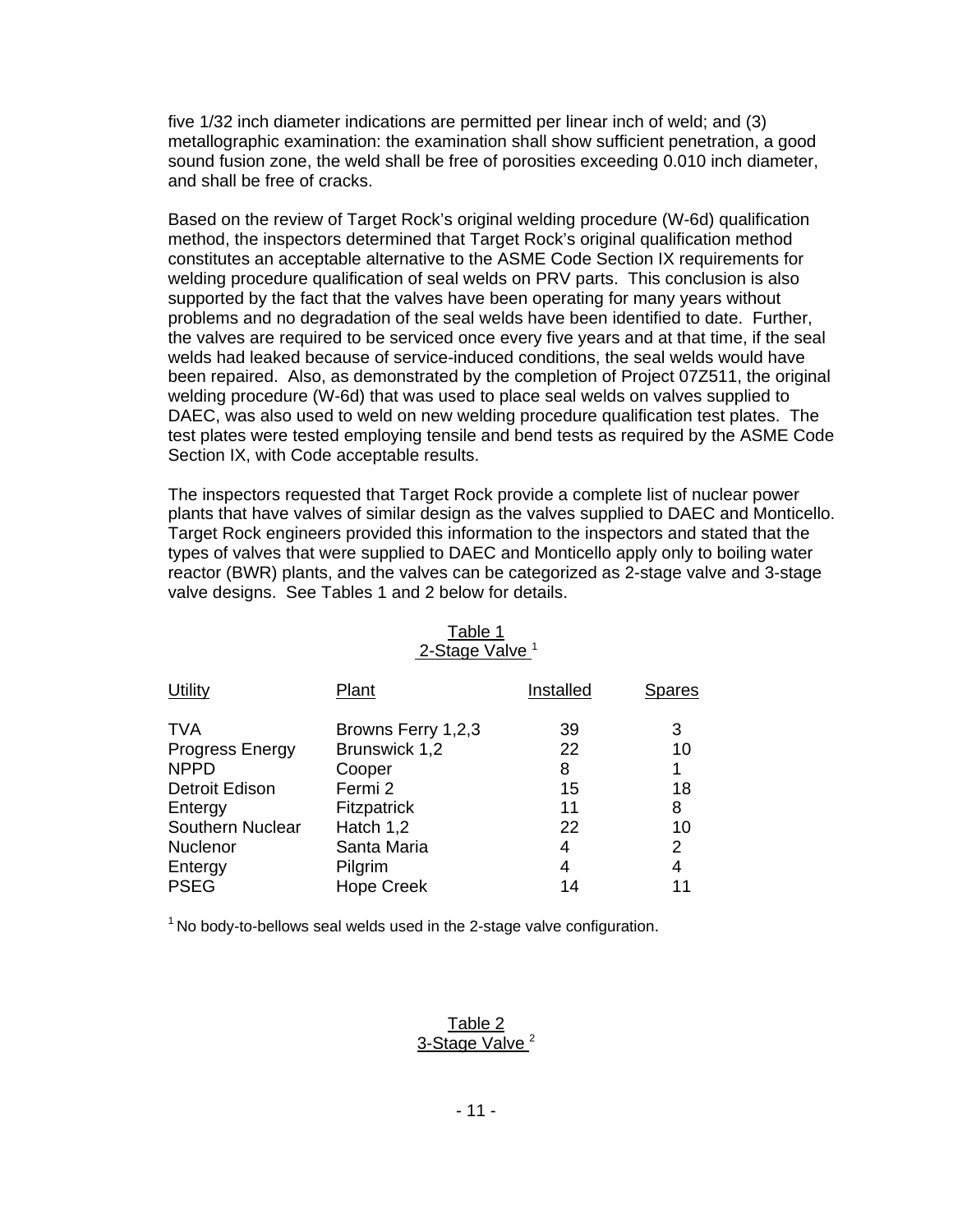| <b>Utility</b>    | Plant            | Installed | Spares |
|-------------------|------------------|-----------|--------|
| Exelon            | Dresden 2,3      | 2         |        |
| <b>FPL Energy</b> | Duane Arnold     | 6         |        |
| Exelon            | Limerick 1,2     | 28        | 14     |
| <b>FPL Energy</b> | Monticello       | 11        | 11     |
| Exelon            | Peach Bottom 2,3 | 22        | 6      |
| Exelon            | Quad Cities 1,2  | 2         | 11     |
| Entergy           | Vermont Yankee   | 6         | 10     |

 $2$  Seal welds for the 3-stage valve are K-Monel to Carbon Steel (CS) except for Limerick 1,2, which is Inconel to CS.

Section 3.1 of this inspection report details the inspectors' determination of the adequacy of Problem Report PR-058, which contains Target Rock's potential Part 21 technical evaluation and subsequent resolution of this issue.

The inspectors also requested that Target Rock provide a list of all welding procedures and applicable material combinations used for the manufacturing of 3-stage PRVs. The Target Rock engineers stated that valve models 67F, 7367F and 7467F utilize a 3-stage design and provided the welding procedures that were used to weld seal welds for the various material combinations. See Table 3 below for additional details.

| Customer            | Plant                  | Applicable JWP                                         | <b>Material Combination</b>                            |
|---------------------|------------------------|--------------------------------------------------------|--------------------------------------------------------|
| <b>FPL Energy</b>   | Duane Arnold           | W-1B, Rev. C                                           | CS-CS                                                  |
| <b>FPL Energy</b>   | Monticello             | W-6D, Rev. C<br><b>W-1B, Rev. C</b><br>W-6D, Rev. C    | CS - K-Monel<br>$CS$ - $CS$<br>CS - K-Monel            |
| Entergy             | Vermont Yankee         | <b>W-1B, Rev. C</b><br>W-6D, Rev. C                    | CS-CS<br>CS - K-Monel                                  |
| Exelon              | Dresden 2,3            | W-1B, Rev. C                                           | CS-CS                                                  |
| Exelon              | Peachbottom 2,3        | W-6D, Rev. C<br><b>W-1B, Rev. C</b>                    | CS - K-Monel<br>$CS - CS$                              |
| Exelon              | Quad Cities 1,2        | W-6D, Rev. C<br><b>W-1B, Rev. C</b>                    | CS - K-Monel<br>CS-CS                                  |
| Exelon              | Limerick 1,2           | W-6D, Rev. C<br>12.1016NI, Rev. -<br>12.1023NI, Rev. - | CS - K-Monel<br>Inconel - Inconel<br>Inconel - Inconel |
| <b>First Energy</b> | <b>Beaver Valley 1</b> | 12.1041, Rev. -<br>1050SS-NiCu                         | Inconel - K-Monel<br>SS - K-Monel                      |

#### Table 3 Material Combinations

The inspectors reviewed the welding procedures identified in Table 3 above and found that all procedures were qualified by test in accordance with the requirements of ASME Code Section IX, with the exception of welding procedures 1050SS-NiCu and 12.1041 involving stainless steel to K-Monel and Inconel to K-Monel material combinations.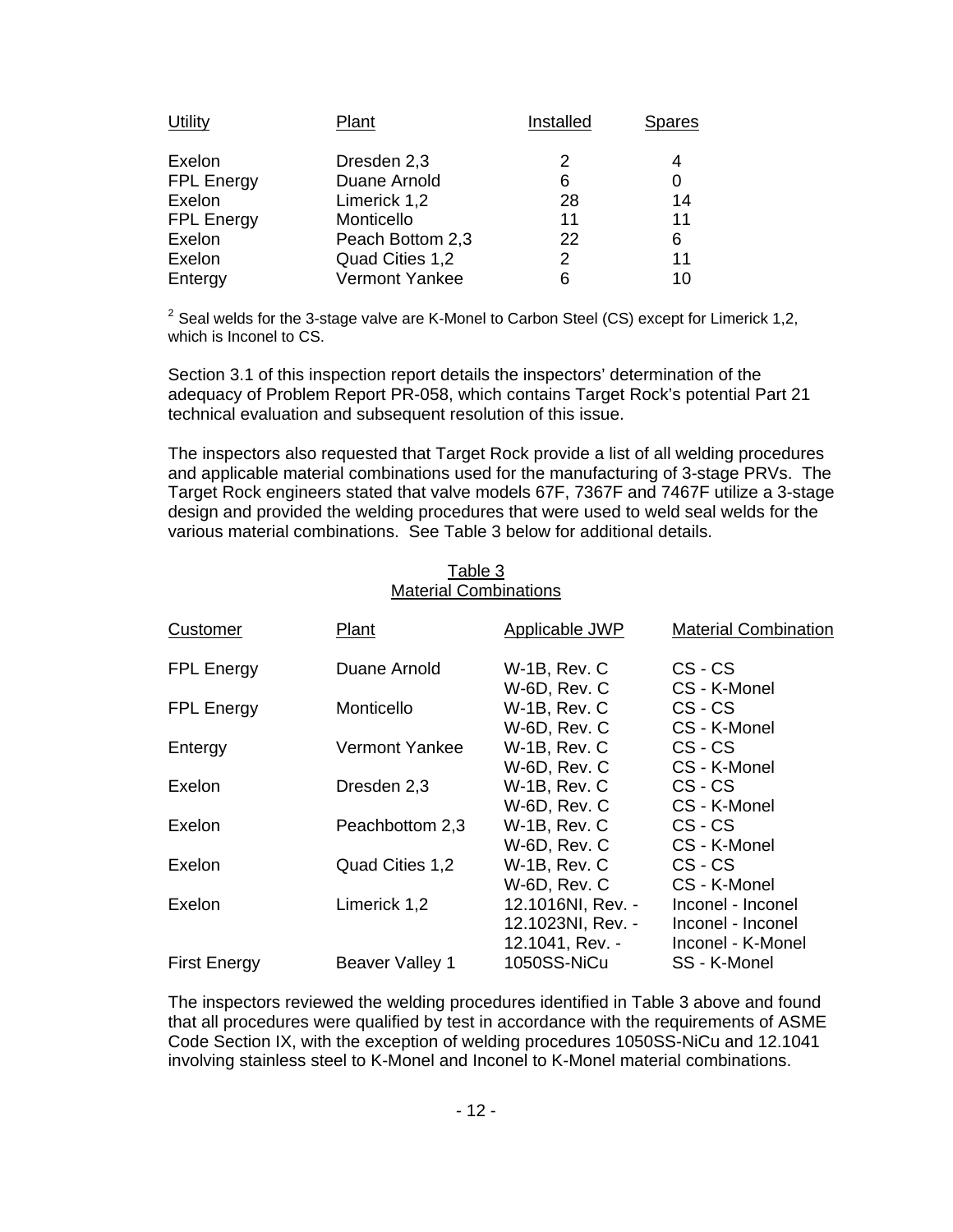As a result, Target Rock subsequently prepared new weld procedure qualification test plates and the procedures were qualified by tests as specified in ASME Code Section IX. The NRC inspectors reviewed the associated welding procedures, procedure qualification records, and test reports. The inspectors found that the documentation met applicable ASME Code, Section IX requirements.

The inspectors also reviewed a sample of welder qualification test records in order to determine if the welders were qualified in accordance with the requirements of the ASME Code Section IX. The records for five Target Rock welders identified by Weld Stamp Numbers 544, 2663, 4956, 7381 and 886 were reviewed. No problems were identified as a result of this review. The review results showed that the welders were properly qualified in accordance with the requirements of the ASME Code Section IX.

The inspectors also reviewed a sample of certification records for NDE personnel. The qualification records for three NDE personnel were sampled for review. One of the individuals was qualified as NDE Level III, liquid penetrant, magnetic particle, and radiographic examination methods. The other two NDE technicians were qualified as Level II, liquid penetrant method. All reviewed certification records were found to be in compliance with the requirements of the ASME Code, Section III and the American Society for Non-Destructive Testing (ASNT) Practice SNT-TC-1A.

The inspectors reviewed one work package in order to determine if Target Rock personnel conducted work activities in accordance with written procedures, as specified in the company's quality assurance manual. Target Rock Work Package 04Z-016, Purchase Order # 04-3, "6 x 10, Model 73/7467F, 3 Stage Design / Pilot and Partial Main Valve Ass'y, Pilot S/N: 226," was sampled for review. The review results showed that the work was accomplished in accordance with written procedures as specified in the Target Rock Quality Assurance Manual. No problems were identified as a result of this review.

The inspectors witnessed in process welding involving bellows to valve body seal welds and the subsequent LP examination performed on those welds. The welding and NDE activities were performed in accordance with written procedures and no weld defects were revealed as a result of the LP examination. The welded valve parts were part of a purchase order to supply valves for the Beaver Valley Nuclear Power Plant, Unit 1.

The inspectors witnessed a hydrostatic shop test of the valve pilot assembly shell shown on Target Rock Drawing No. 303845. The test was performed to the test requirements of Target Rock Report No. 1021. The results of the test were separately documented on the Production Test Data Sheet. The valve pilot assembly shell was pressurized to 3350 pounds per square inch (psi) for a period of 30 minutes. The Authorized Nuclear Inspector (ANI) also witnessed the test. The results of the test were satisfactory. No problems were identified during the conduct of the test.

The inspectors selected for review a sample of four nonconformance packages from about 100 nonconformance packages that Target Rock had prepared in 2006. The four selected nonconformance packages were the only nonconformance packages that involved weld repair work. Two of the nonconformance packages were completed and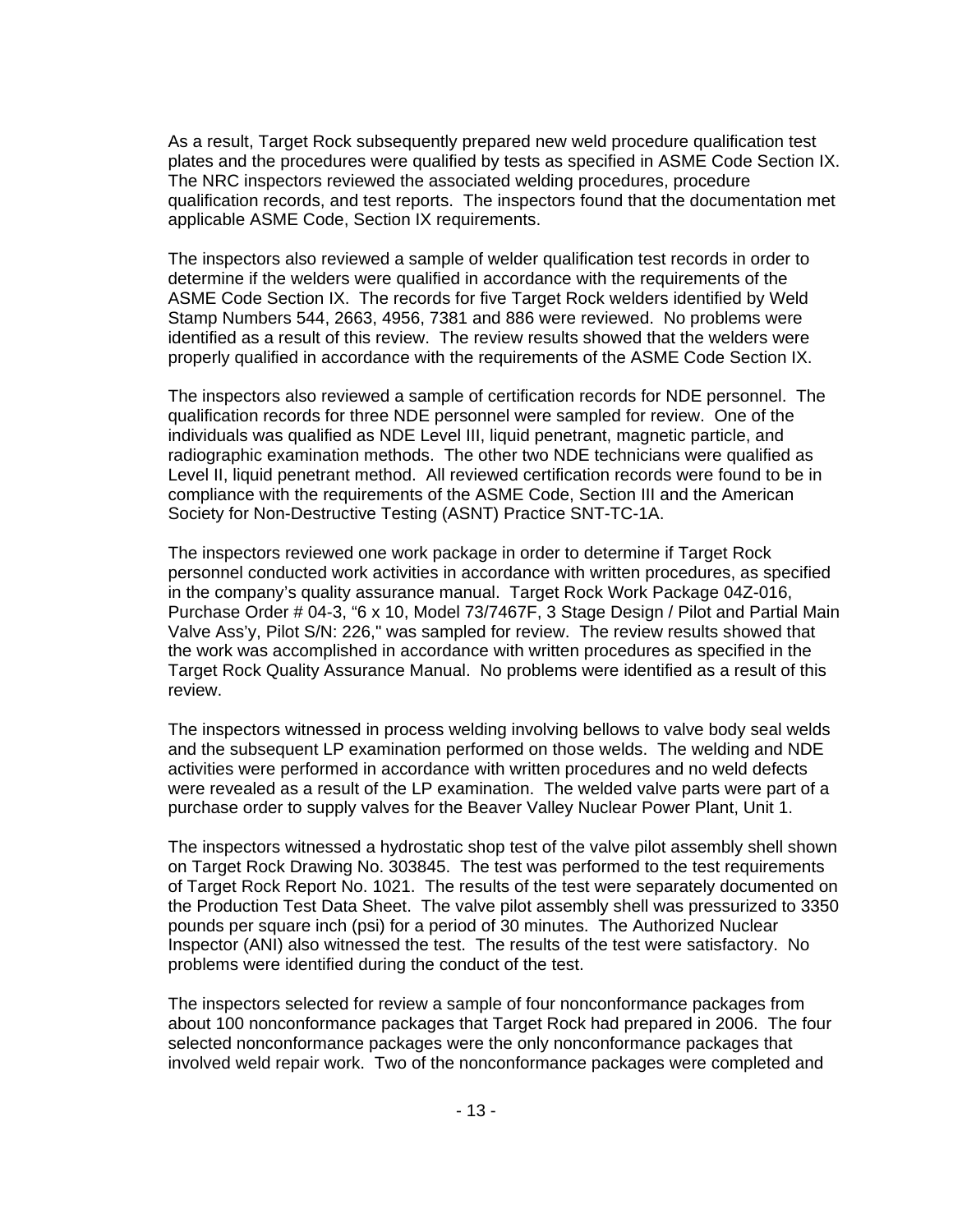two were in the process of being completed. The review results showed that the nonconforming conditions were addressed in accordance with written procedures as specified in the Target Rock Quality Assurance Manual. No problems were identified as a result of this review.

#### 4. Conclusions

Based on review of Target Rock welding procedures and qualification records, the inspectors identified that three welding procedures were not qualified in accordance with ASME Code Section IX requirements. This included an unqualified weld procedure previously identified by Region III inspectors. Based on further review, the inspectors concluded that Target Rock's qualification method, demonstrated by the completion of Project 07Z511, constitutes an acceptable alternative to the ASME Code Section IX requirements for the qualification of the three welding procedures for seal welds on PRV parts (involving CS to K-Monel, Stainless Steel to K-Monel and Inconel to K-Monel material combinations.)

In addition, based on review of other welding activities, nondestructive examination (NDE) procedures and NDE certification records, review of drawings and nonconformance packages involving weld repairs, and witnessing in process welding and NDE activities, the inspectors concluded that Target Rock's welding activities are being accomplished in accordance with ASME Code Section III and IX requirements and thus meet NRC regulations.

Additionally, the inspectors found that the new weld procedure qualification test plates and procedures were properly qualified by tests as specified in ASME Code Section IX. The test plates were tested employing tensile and bend tests as required by the ASME Code Section IX, with code acceptable results. This conclusion is also supported by the fact that the valves have been operating for many years without problems and no degradation of the seal welds have been identified to date. Further, the valves are required to be serviced once every five years and at that time if the seal welds had leaked because of service-induced conditions, the seal welds would have been repaired.

## **4.0 MANAGEMENT MEETINGS AND PERSONNEL CONTACTED**

#### 4.1 Entrance and Exit Meetings

In the entrance meeting on June 25, 2007, the inspectors discussed the scope of the inspection, outlined the areas to be inspected, and established interfaces with Target Rock's Plant Manager and several staff personnel. During the exit meeting on June 28, 2007, the inspectors discussed the inspection findings and observations with Target Rock's Plant Manager and staff.

## 4.2 Personnel Contacted

| J. White    | General Manager, Target Rock                  |
|-------------|-----------------------------------------------|
| R. Peterson | Plant Manager, Target Rock                    |
| S. Pauly    | Vice President - Energy Products, Target Rock |